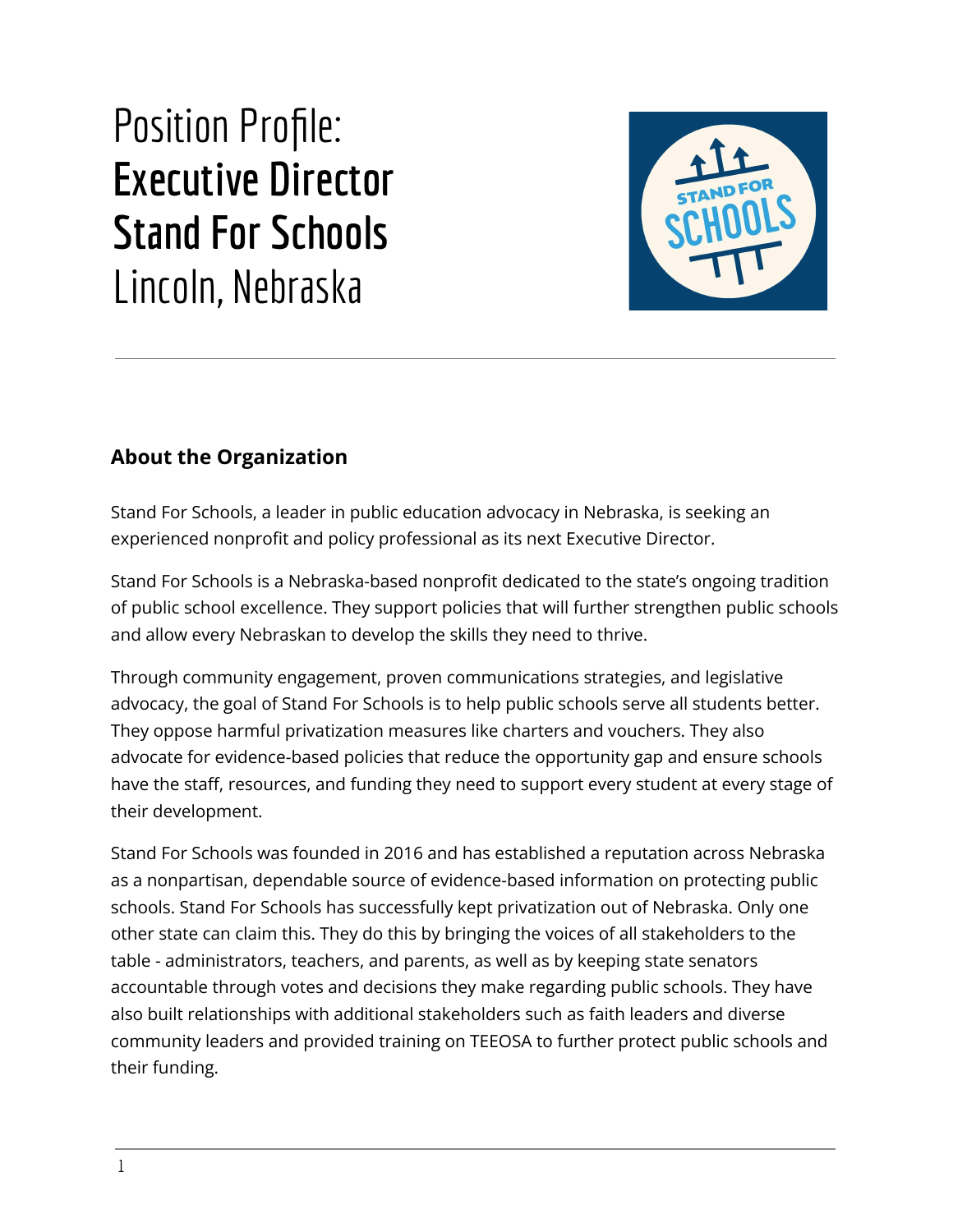## **Organization Structure and Finances**

The Executive Director reports to a five-member Board of Directors with significant knowledge of K-12 public policy.

To date, the organization has been led by its founder, who built an initial framework and strong reputation for the organization. The new Executive Director will have the opportunity to move the organization into the next phase of its maturity.

Stand For Schools has an operating budget of approximately \$365,000. It has co-working space in both Lincoln and Omaha as well as opportunities for staff to work remotely.

Two additional staff positions support the work of Stand For Schools - a Deputy Director and a Director of Communications & Outreach. The staff culture allows for flexibility and autonomy, respecting the professional skill set of current staff.

#### **Position Priorities for the First 18-24 Months**

- ❖ Build on the founder-led startup roots of Stand For Schools to develop a mature, structured organization, including:
	- Continue revenue growth and diversification for long-term financial sustainability
	- Collaborate with board leadership to strengthen and grow the board in size, diversity, and influence
	- Build the staff as funding allows to increase the organization's advocacy.
- ❖ Build relationships with Stand For Schools' stakeholders, including coalition partners, donors, and prospective board members, and continue to grow the network for fundraising, board expansion, and outreach. Learn who the players are and how to work effectively with each person/group to build short and long-term successes toward the organization's policy goals.
- ❖ Strengthen the organization's standing as a public K-12 educational policy expert and advance a strong communications and grassroots and grasstops organizing strategy to achieve significant wins in protecting and strengthening public K-12 education.
- ❖ Advocate to improve equity and close opportunity gaps within public education.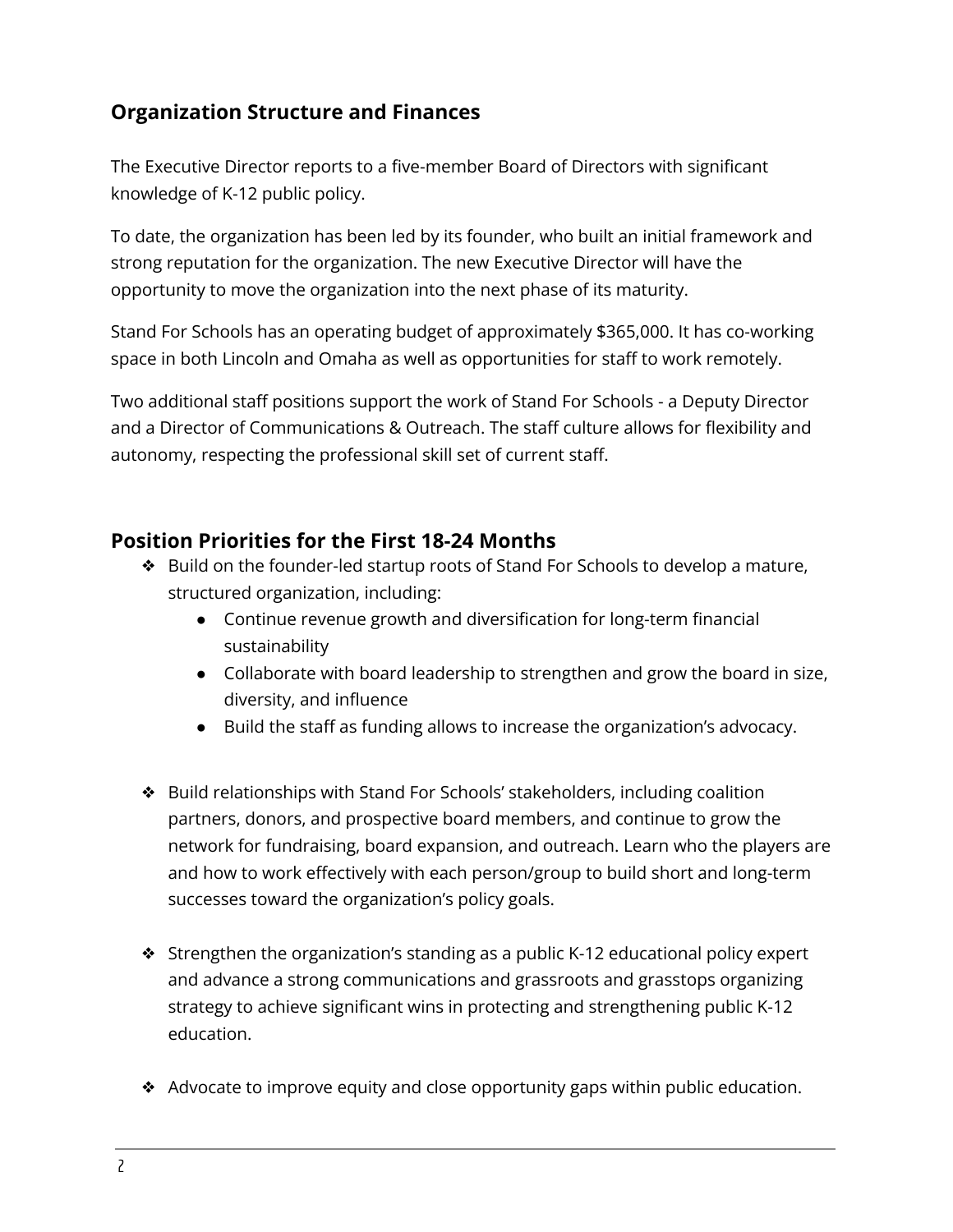# **Essential Qualifications**

- Significant experience in legislative and public policy, a collaborative track record, and the ability to work with people of all political affiliations and backgrounds, who knows when to compromise and when to hold the line.
- A track record of success managing people and an organization someone who can give the organization a clear, effective structure and support and empower the staff as they grow. Five years' progressively responsible experience in nonprofit management and leadership preferred.
- Strong communicator and writer, good public speaker, and effective organizational spokesperson who is credible at providing testimony at public hearings.
- Experience and successful track record in fundraising and maintaining donor relationships.
- Good listener who can also help others to understand and be as supportive as possible of the positions of Stand For Schools.
- A passion for protecting public K-12 education in Nebraska.
- Experience and skills leading diverse coalitions and/or initiatives, including implementing strategies for grassroots and grasstops organizing.
- Strong interpersonal skills; builds relationships quickly and respects others.
- Understanding of Nebraska's unique unicameral legislative structure and statewide political environment or willingness to learn if the experience is from outside Nebraska.
- Deep appreciation for diversity, equity, inclusion, and accessibility. Lived experience is especially helpful.

## **Job Requirements**

- Ability to travel locally and statewide as needed.
- Must be able to pass a criminal background check.
- Willing to live within commuting distance of the state capitol.

## **Compensation**

Compensation: \$100,000-\$125,000 depending on experience. Benefits include 85% of the cost for medical, dental, and vision insurance premiums for the employee, IRA with contributions matched up to 3% of annual salary, 5 days of paid leave at the end of the legislative session, and 20 additional days of paid time off per year.